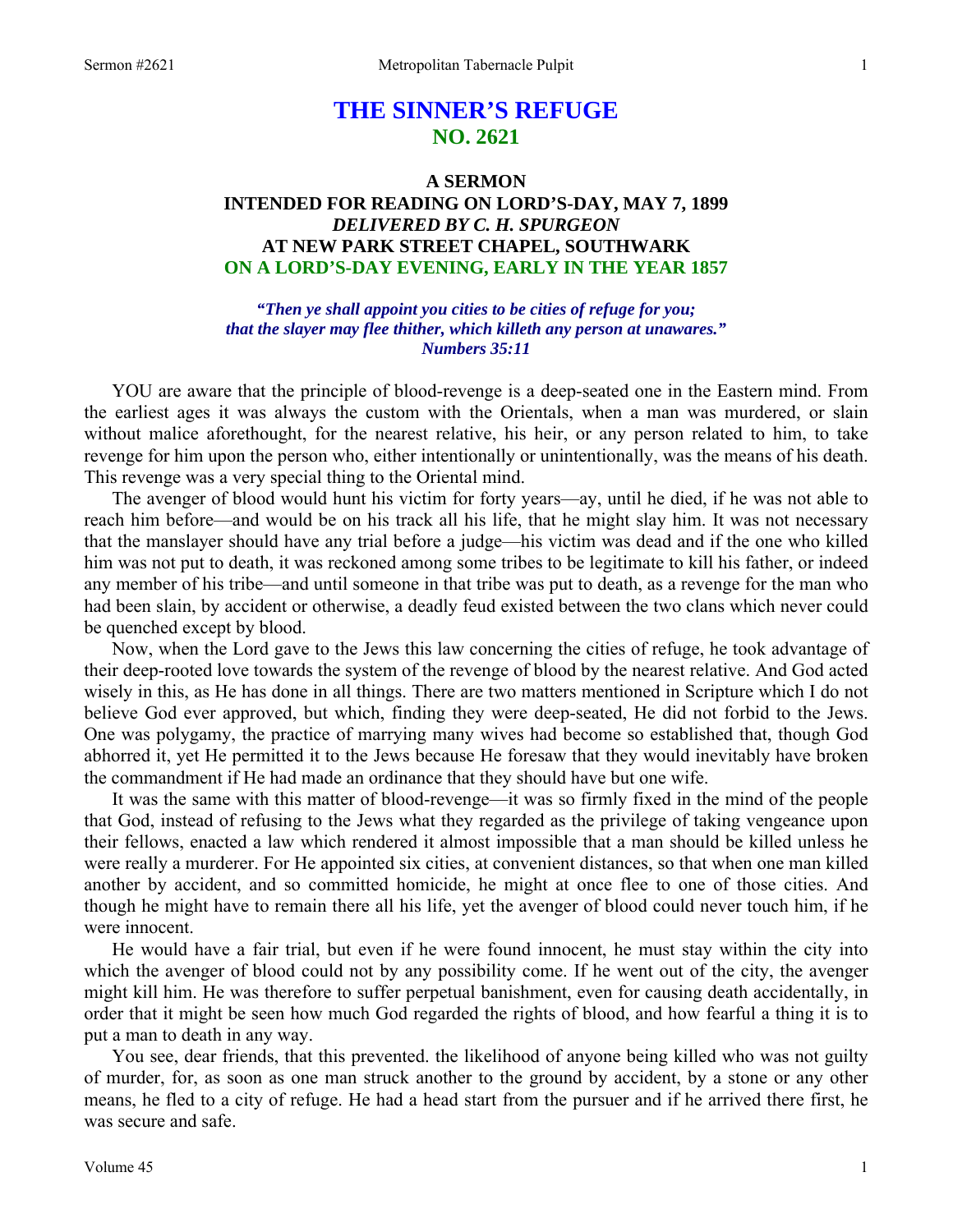I wish to use this custom of the Jews as a metaphor and type to set forth the salvation of men through Jesus Christ our Lord. I shall give you, first, *an explanation* and then, *an exhortation*.

**I.** I SHALL ATTEMPT AN EXPLANATION OF THIS TYPE.

 Note, first, *the person for whom the city of refuge was provided.* It was not a place of shelter for the willful murderer. If he fled there, he must be dragged out of it and given up to the avenger, after a fair trial. And the avenger of death was to kill him and so have blood for blood, and life for life. But in case of an accident, when one man had slain another, without malice aforethought, and had therefore only committed homicide, the man fleeing there was perfectly safe.

 Here, however, the type does not adequately represent the work of our Lord Jesus Christ. He is not a refuge provided for men who are innocent, but for men who are guilty—not for those who have accidentally transgressed, but for those who have willfully gone astray. Our Savior has come into the world to save, not those who have by mistake and error committed sin, but those who have fearfully transgressed against well-known divine commandments and who have followed the sinful dictates of their own free will, their own perversity leading them to rebel against God.

 Note, next, *the avenger of blood*. In explaining this portion of the type, I must, of course, take every part of the figure. The avenger of blood, I have said, was usually the next of kin to the one who had been slain. But I believe any other member of the family was held to be competent to act as the avenger.

 If, for instance, my brother had been killed, it would have been my duty, as the first of the family, to avenge his blood, if possible, then and there—to go after the murderer, or the man who had accidentally caused his death, and to put him to death at once. If I could not do that, it would be my business and that of my father, and indeed, of every male member of the family, to hunt and pursue that man until God should deliver him into our hand so that we might put him to death.

 I mean not that it is our duty now, but it would have been so regarded under the old Jewish dispensation. It was allowed, by the Mosaic law, that those who were of the kith and kin of the man killed should be the avengers of his blood.

 We find the counterpart of this type, for the sinner, in the law of God. Sinner, the law of God is the blood-avenger that is on your track! You have willfully transgressed—you have, as it were, killed God's commandments, you have trampled them under your foot—the law is the avenger of blood. It is after you and it will have you in its grasp ere long. Condemnation is hanging over your head now and it shall surely overtake you. Though it may not reach you in this life, yet, in the world to come, the avenger of blood, the Moses, the law of the Lord, shall execute vengeance upon you and you shall be utterly destroyed.

 But further, *there was a city of refuge provided under the law—*nay*,* more, *there were six cites of refuge*, in order that one of them might be at a convenient distance from any part of the country. Now, there are not six Christs—there is but one, but there is a Christ everywhere. "The word is nigh thee, even in thy mouth, and in thy heart: that is, the word of faith, which we preach; that if thou shalt confess with thy mouth the Lord Jesus, and shalt believe in thine heart that God hath raised him from the dead, thou shalt be saved. For with the heart man believeth unto righteousness; and with the mouth confession is made unto salvation."

 The city of refuge was a priestly city—a city of the Levites and it afforded protection for life to the manslayer. He might never go out of it till the death of the then reigning high priest, after which he might go free without being touched by the avenger of blood. But during the time of his sojourn there, he was housed and fed gratuitously—everything was provided for him and he was kept entirely safe. And I would have you mark that he was safe in this city, not because of its walls, or bolts, or bars, but simply because it was the place divinely appointed for shelter.

 Do you see the man running towards it? The avenger is after him, fast and furious. The manslayer has just reached the borders of the city—in a moment the avenger halts—he knows it is no use going any further after him, not because the city walls are strong, nor because the gates are barred, nor because an army stands without to resist, but because God has said the man shall be safe as soon as he has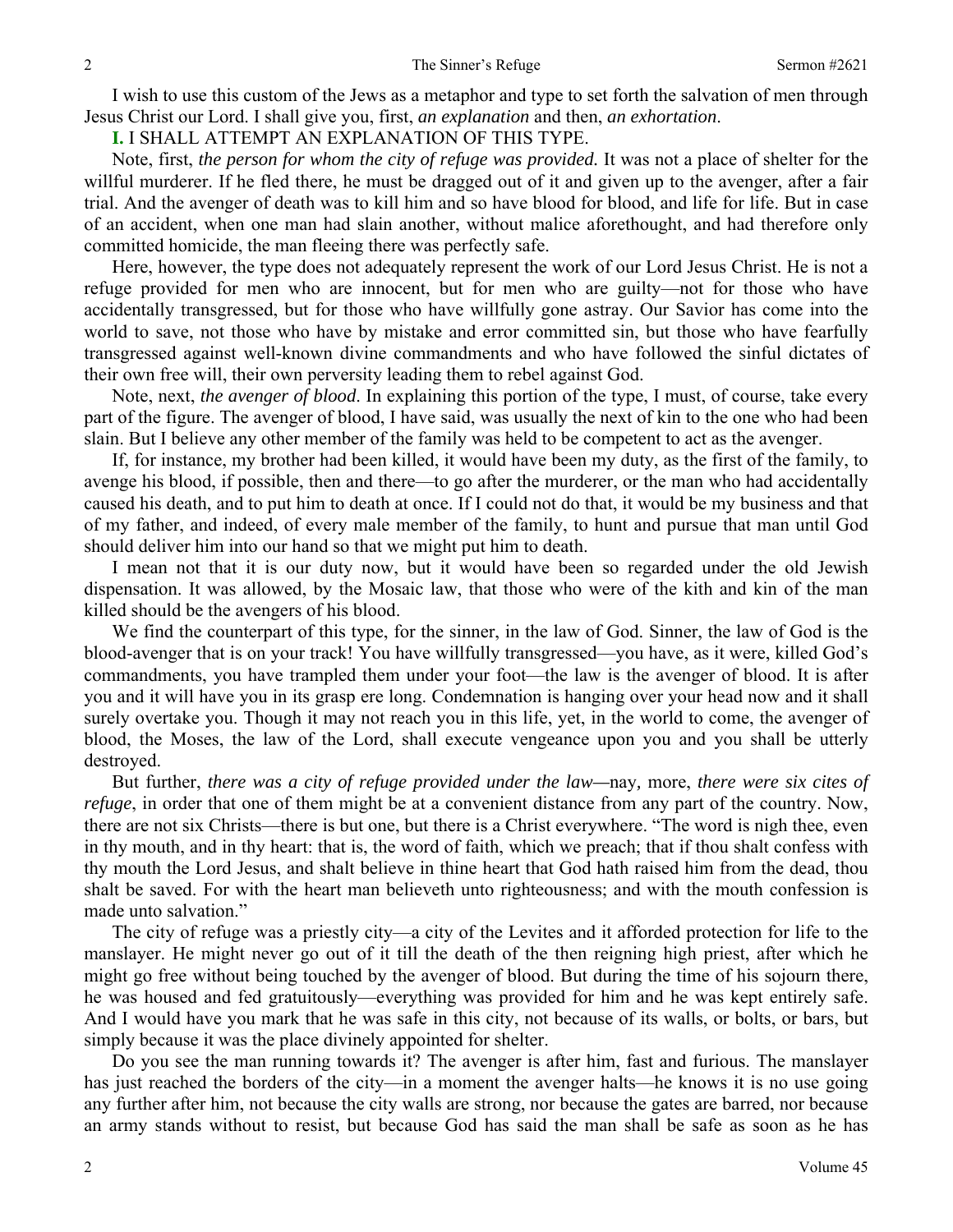crossed the border and has come into the suburbs of the city. Divine appointment was the only thing which made the city of refuge secure.

 Now, beloved, our Lord Jesus Christ is the divinely-appointed way of salvation. Whosoever amongst us shall make haste from our sins, and fly to Christ, being convinced of our guilt, and helped by God's Spirit to enter that road, shall, without doubt, find absolute and eternal security. The curse of the law shall not touch us, Satan shall not harm us, vengeance shall not reach us, for the divine appointment, stronger than gates of iron or brass, shields everyone of us "who have fled for refuge to lay hold upon the hope set before us" in the Gospel.

 The city of refuge, I must have you note, too, had around it, suburbs of a very great extent. Two thousand cubits were allowed for grazing land for the cattle of the priests and a thousand cubits within these for fields and vineyards. Now, no sooner did the man reach the suburbs of the city, than he was safe—it was not necessary for him to get within the walls, but the outskirts themselves were sufficient protection.

 Learn, hence, that if you do but touch the hem of Christ's garment, you shall be made whole. If you do but lay hold of Him with "faith as a grain of mustard seed," with faith which is very feeble, but is truly a living principle, you are safe.

#### *"A little genuine grace ensures The death of all our sins."*

Get anywhere within the borders of the city of refuge and you are at once and forever secure from the avenger.

 We have some interesting particulars, also, with regard to the distance of these cities from the habitations of men in ancient Judea. It is said that wherever the crime of homicide might be committed by any man, he might get to a city of refuge within half a day, and verily, beloved, it is no great distance from a guilty sinner to the sheltering breast of Christ. It is but a simple renunciation of our own powers and a laying hold of Christ, to be our All-in-All, that is required in order to our being found within the city of refuge.

 Then, with regard to the roads to the city, we are told that they were strictly preserved in good order. Every river was bridged. As far as possible, the road was made level and every obstruction removed so that the man who fled might find an easy passage to the city. Once a year the elders of the city went along the route to see that it was in proper repair and to provide, as far as they could, that nothing might occur through the breaking down of bridges, or the stopping up of the highway, to impede the flight of any manslayer, and cause him to be overtaken and killed.

 Wherever there were by-roads and turns, there were fixed up sign-posts, with this word plainly visible upon them, "Refuge"—"*Refuge*"—pointing out the way in which the man should fly, if he wished to reach the city. There were two people always kept on the road, so that in case the avenger of blood should overtake a man, they might intercept him and entreat him to stay his hand until the man had reached the city, lest haply innocent blood should be shed, without a fair trial, and so the avenger himself would be proved guilty of murder. For the risk, of course, was upon the head of the avenger, if he put one to death who did not deserve to die.

 Now, beloved, I think this is a picture of the road to Christ Jesus. It is no roundabout road of the law—it is no obeying this, that, and the other command—it is a straight road. "Believe, and live." It is a road so hard, that no self-righteous man will ever tread it. But it is a road so easy that every man who knows himself to be a sinner may by it find his way to Christ and his way to heaven. And lest any should be mistaken, God has set me and my brethren in the ministry to be like hand-posts in the way, to point poor sinners to Jesus. And we desire to always have on our lips the cry, "Refuge! *Refuge!*  REFUGE!" Sinner, this is the way. Walk you therein and you shall be saved.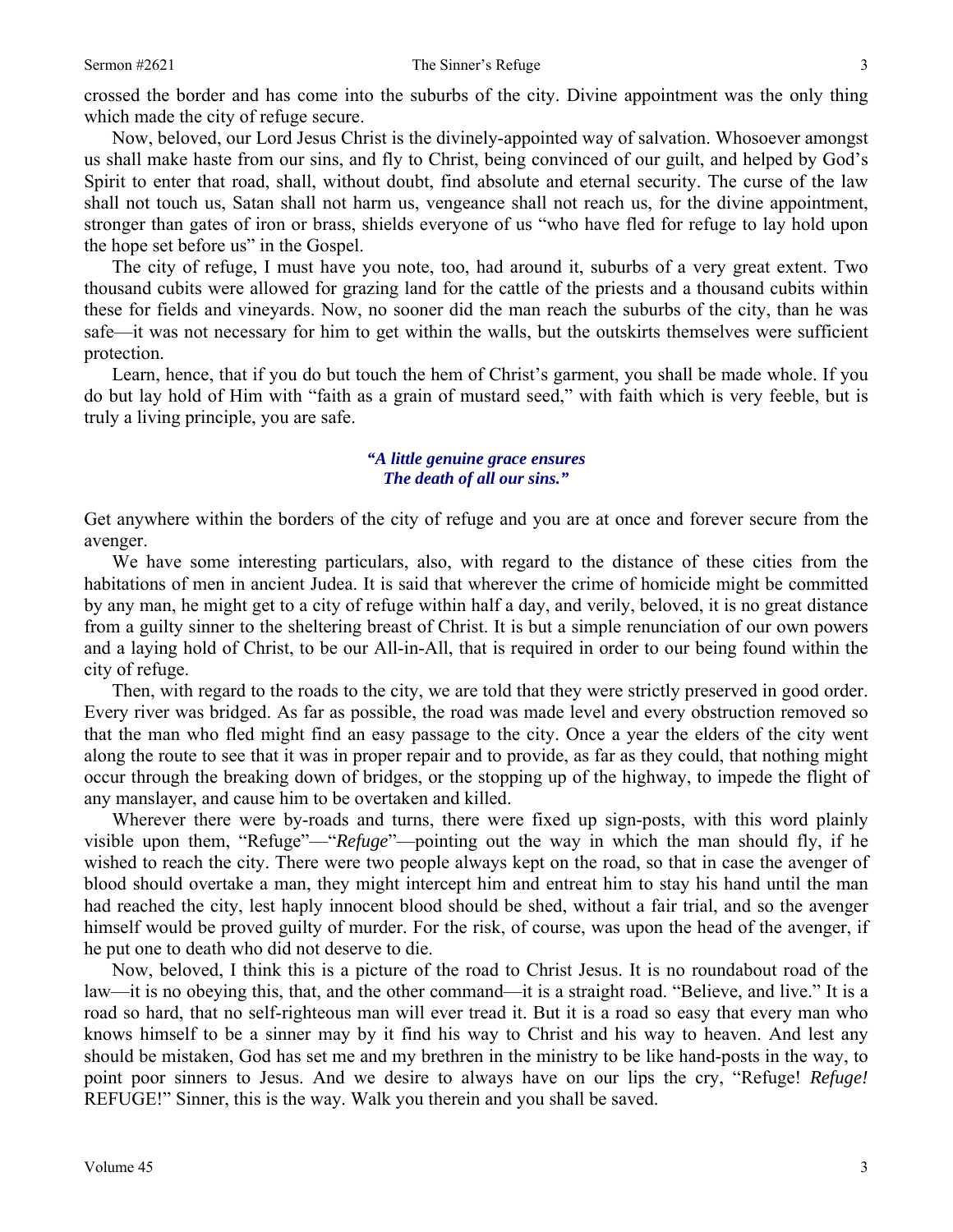I think I have thus given the explanation of the type. Christ is the true City of Refuge and He preserves all those who flee to Him for mercy. He does that because He is the divinely-appointed Savior, able to save unto the uttermost all them that come to God by Him.

**II.** Now, in the second place, I HAVE TO GIVE AN EXHORTATION.

 You must allow me to picture a scene. You see that man in the field? He has been at work. He has taken an ox-goad in his hand to use it in some part of his farm work. Unfortunately, instead of doing what he desires to do, he strikes a companion of his in the heart and he falls down dead! You see the poor fellow with horror in his face. He is a guiltless man, but oh! what misery he feels when he gazes upon the corpse lying at his feet!

 A pang shoots through his heart, such as you and I have never felt—horror, dread, desolation! Yes, some of us have felt something akin to it spiritually—we will not allude to the when and the wherefore—but who can describe the agony of a man who beholds his companion fall lifeless by his side? Words are incapable of expressing the anguish of his spirit. He looks upon him, he tries to lift him up—he ascertains that he is really dead—what does he do next?

 Do you not see him? In a moment, he flies out of the field where he was at labor and runs along the road with all his might. He has many weary miles before him—six long hours of hard running—and as he passes the gate, he turns his head and there is the man's brother! He has just come into the field and seen his brother lying dead.

 Oh! can you conceive how the manslayer's heart palpitates with fear? He has a little head start on the road—he just sees the avenger of blood, with red face, hot and fiery, rushing out of the field with the oxgoad in his hand and running after him. The way lies through the village where the dead man's father lives—how fast the poor fugitive flees through the streets! He does not even stop to bid good-bye to his wife, nor to kiss his children—but on, on, he speeds for his very life.

 The relative calls to his father and his other friends, and they all rush after him. Now there is quite a troop on the road—the man is still ahead, there is no rest for him. Though one of his pursuers may pause for a while, or turn back, the others still track him. There is a horse in the village. They mount it and pursue him. If they can find any animal that can assist their swiftness, they will take it.

 Can you not conceive of the manslayer crying, "Oh, that I had wings, that I might fly to the city of refuge"? See how he spurns the earth beneath his feet! What to him are the green fields on either hand? What are the babbling brooks? He stops not even so much as to wet his lips. The sun is scorching him, but still on, on, on, he runs! He casts aside one garment after another. Still he rushes on and the pursuers are close behind him. He feels like the poor stag hunted by the hounds—he knows they are eager for his blood and that if they do but once overtake him, it will be a word, a blow, and he will be a dead man. Watch how he speeds on his way.

 Do you see him now? A town is rising into sight. He perceives the towers of the city of refuge—his weary feet almost refuse to carry him further. The veins are standing out on his brow like whipcords. The blood spurts from his nostrils—he is straining all his powers to the utmost as he rushes on, and he would go faster if he had any more strength. The pursuers are after him—they have almost clutched him, but see, and rejoice! He has just reached the outskirts of the city—there is the line of demarcation—he leaps over it and falls senseless to the ground—but there is joy in his heart.

 The pursuers come and look at him, but they dare not slay him. The knife is in their hand and the stones, too, but they dare not touch him. He is safe, he is secure. His running has been just fast enough he has managed to leap into the kingdom of life and to avoid a cruel and terrible death.

 Sinner, that picture I have given you is a picture of yourself, in all but the man's guiltlessness, for you are a guilty man. Oh, if you did but know that the avenger of blood is after you! Oh, that God would give you grace that you might have a sense of your danger tonight. You would then not stop a solitary instant without fleeing to Christ. You would say, even while sitting in your pew, "Let me get away, away, away, where mercy is to be found," and you would give neither sleep to your eyes, nor slumber to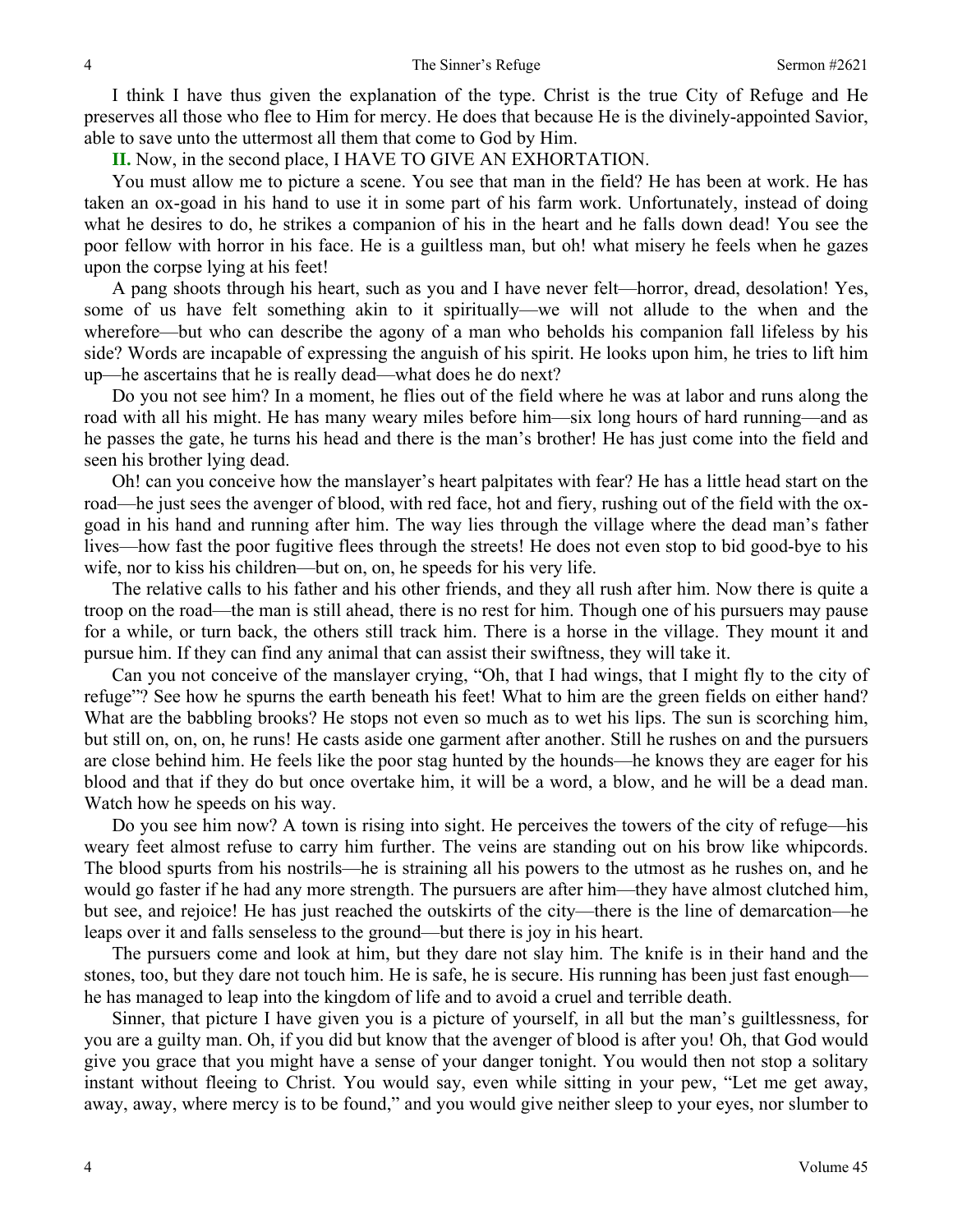Let me pick out one of you, to be a specimen of all the rest. There is a young man here who is guilty. The proofs of his guilt lie close at hand. He knows himself to be a great transgressor—he has foully offended against God's law. Young man, young man, as you are guilty, the avenger of blood is after you. Oh! that avenger—God's fiery law—did you ever see it? It speaks words of flame. It has eyes like lamps of fire. If you could once see the law of God and mark the dread keenness of its terrible sword, you might, as you sat in your pew, quiver almost to death in horror at your impending doom.

 Sinner, I think if this avenger shall seize you, it will not be merely temporal death that will be your portion—it will be death eternally. Sinner, remember, if the law of God lays its hand on you, and Christ does not deliver you, you are damned. And do you know what damnation means? Say, can you tell what are the billows of eternal wrath, and what the worm that never dies, what the lake of fire, what the pit that is bottomless? No, you cannot know how dreadful these things are. Surely, if you could, man, you would be up on your feet and flying for life—eternal life. You would be like that man in Bunyan's *Pilgrim's Progress,* who put his fingers in his ears and ran sway. And when his neighbors ran after him, he cried, "Eternal life! Eternal life!"

 O stolid stupidity! O sottish ignorance! O worse than brutal folly that makes men sit down in their sins and rest content! The drunkard still quaffs his bowl—he knows not that in its dregs there lies wrath. The swearer still indulges in his blasphemy—he knows not that, one day, his oath shall return upon his own head. You will go your way and eat the fat, and drink the sweet, and live merrily and happily, but ah! poor souls, if you knew that the avenger of blood was after you, you would not act so foolishly!

 Would you suppose that the man, after he had killed his neighbor, and when he saw the avenger coming, would coolly take his seat and wait to be slain, when there was a city of refuge provided? No, that consummate folly is reserved for such as you are. God has left that to be the top stone of the folly of the human race, the most glittering jewel in the crown of free will—the dress of death wherein free will does robe itself.

 Oh! you will not fly to Christ, you will stay where you are, you will rest contented, and one day the law of God will seize you, and then wrath, eternal wrath, will lay hold upon you! How foolish is the man who wastes his time and carelessly loiters, when the city of refuge is before him, and the avenger of blood is after him!

 Suppose, now, I take another case. There is a young man here, who says, "Why, sir, it is no use my trying to be saved. I shall not think of prayer or faith, or anything of that sort, because there is no city of refuge for me." Suppose that poor man, who had killed his neighbor, had talked like that? Suppose he had sat still, folded his arms and said, "There is no city of refuge for me." I cannot imagine such folly.

 And surely, you do not mean what you said just now. If you thought there was no city of refuge for you, I know what you would do—you would shriek, and cry, and groan. There is a kind of despair that some people have which is a sham despair. I have met with many who say, "We do not believe we ever could be saved," and they seem not to care whether they are saved or not.

 How foolish would the man be who would sit still and so let the avenger slay him, because he fancied there was no entrance for him into the city! But your folly is just as great, and even worse, if you sit still and say, "The Lord will never have mercy on me." He is as much a suicide who refuses the medicine, because he thinks it will not cure him, as the man who takes the knife and stabs himself to the heart.

 You have no right, sir, to let your despair triumph over the promise of God. He has said it and He means it—"Whosoever shall call on the name of the Lord shall be saved." If He has shown you your guilt, depend upon it, there is a city of refuge for you. Haste to it. Haste to it. May God help you to betake yourselves to it now! Oh! if men only knew how dreadful is the wrath to come and how terrible will be the day of judgment, how swiftly would they flee away to Jesus! There is not a hearer of mine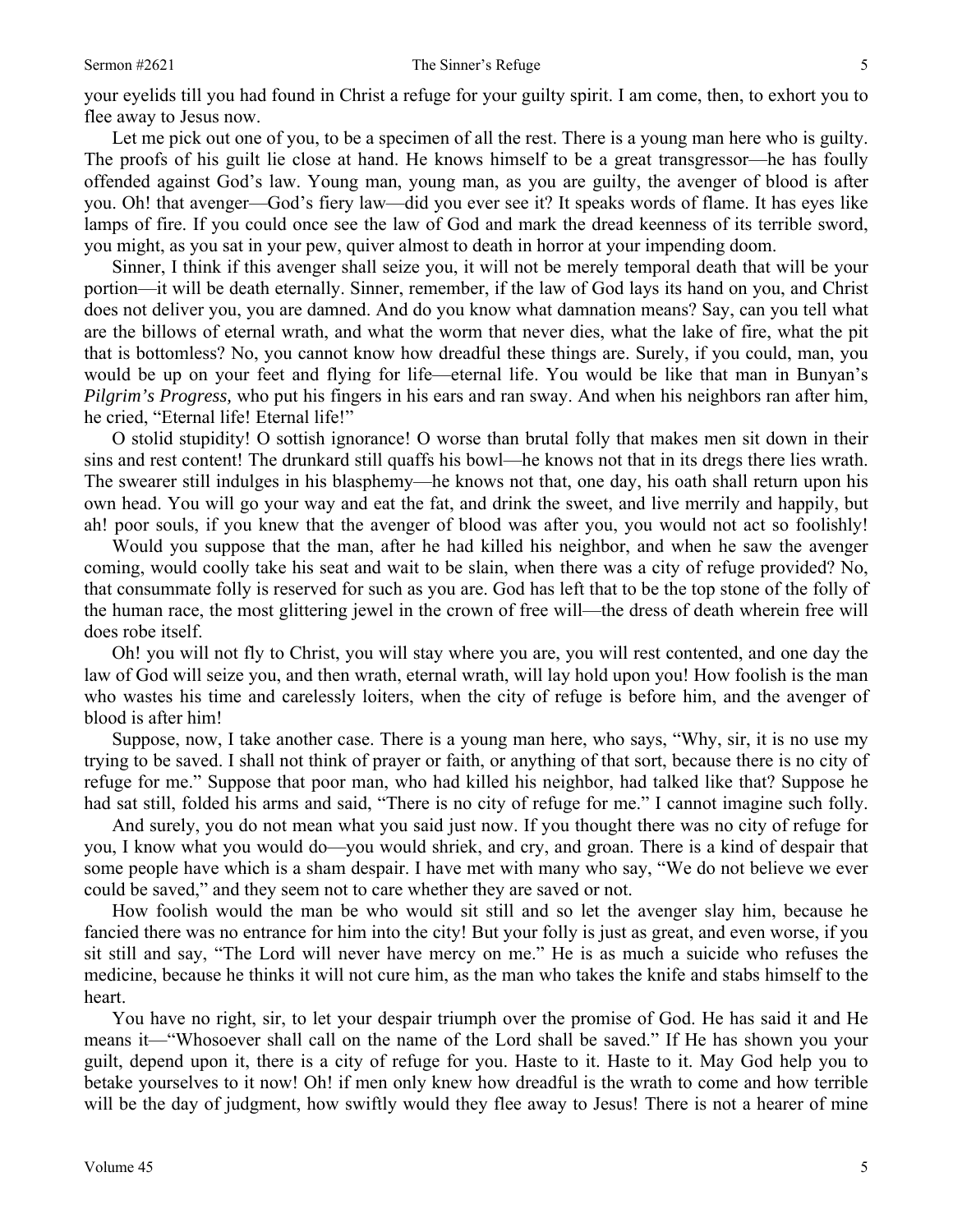here who would delay an hour to flee to Christ if he did but know how fearful is his condition out of Christ.

 When God the Holy Spirit once convinces us of our sin, there is no halting then. The Spirit says, "Today, if ye will hear his voice," and we cry, "Today, Lord, today, hear our voice!" There is no pausing then. It is on, on, on, for our very life. I beseech you, men and brethren, you who have sinned against God, and know it—you who want to be delivered from the wrath to come—I beseech you, by Him that lives and was dead, flee to Christ.

 Take heed that it is to Christ you flee, for, if the man who had slain his neighbor had fled to another city, it would have been of no avail. Had he fled to a place that was not an ordained city of refuge, he might have sped on with all the impetuosity of desire and yet have been slain within the city gates. So, you self-righteous ones, you may fly to your good works, you may practice your baptism and your confirmation, and your church-going or your chapel-going—you may be all that is good and excellent, but you are fleeing to the wrong city and the avenger of blood will find you, after all.

 Poor soul! Remember that Christ Jesus the Lord is the only refuge for a guilty sinner—His blood, His wounds, His agonies, His sufferings, His death—these are the gates and walls of the city of salvation. But if we trust not in these, without a doubt, trust where we may, our hope shall be as a broken reed and we shall perish after all.

 I may have one here who is newly awakened, just led to see his sin, as if it were the corpse of a murdered man lying at his feet. It seems to me that God has sent me to that one individual in particular. Man, God has shown you your guilt and He has seat me to tell you that there is a refuge for you. Though you are guilty, He is gracious. Though you have revolted and rebelled against Him, He will have mercy on all who repent and trust in the merits of His Son.

 He has bidden me to say to you, "Fly, fly, fly!" And in God's name, I say to you, "Fly to Christ." He has bidden me warn you against delays. He has bidden me remind you that death surprises men when they least expect it. He has bidden me assure you that the avenger will not spare, neither will his eye pity—his sword was forged for vengeance, and vengeance it will have. God has also bidden me exhort you, by the terror of the Lord, by the day of judgment, by the wrath to come, by the uncertainty of life and by the nearness of death, to fly to Christ this very moment.

#### *"Haste, traveler, haste, the night comes on: And thou far off from rest and home, Haste, traveler, haste!"*

 But oh! how much more earnest is our cry, when we say, "Haste, sinner, haste!" Not only does the night come on, but lo! the avenger of blood is close behind. Already he has slain his thousands—let the shrieks of souls, already damned, come up in your ears! Already the avenger has wrought wonders of wrath—let the howling of Gehenna startle you, let the torments of hell amaze you. What! Will you pause with such an avenger in swift pursuit?

 What! Young man, will you stop this night? God has convinced you of your sin—will you go to your rest once more without a prayer for pardon? Will you live another day without fleeing to Christ? No, I think I see signs that the Spirit of God is working in you and I think I hear what He makes you say, "God helping me, I give myself to Christ even now. And if He will not at once shed abroad His love in my heart, this is my firm resolve—no rest will I find anywhere till Christ shall look on me and seal with His Holy Spirit my pardon bought with blood."

 But if you sit still, young man—and you will do so, if left to your own free will—I can do no more for you than this, I must and I will weep for you in secret. Alas! for you, my hearer. Alas! for you. The ox led to the slaughter is more wise than you are. The sheep that goes to its death is not so foolish as you are. Alas! for you, my hearer, that your pulse should beat a march to hell! Alas! that yonder clock, like the muffled drum, should be the music of the funeral march of your soul! Alas! Alas! that you should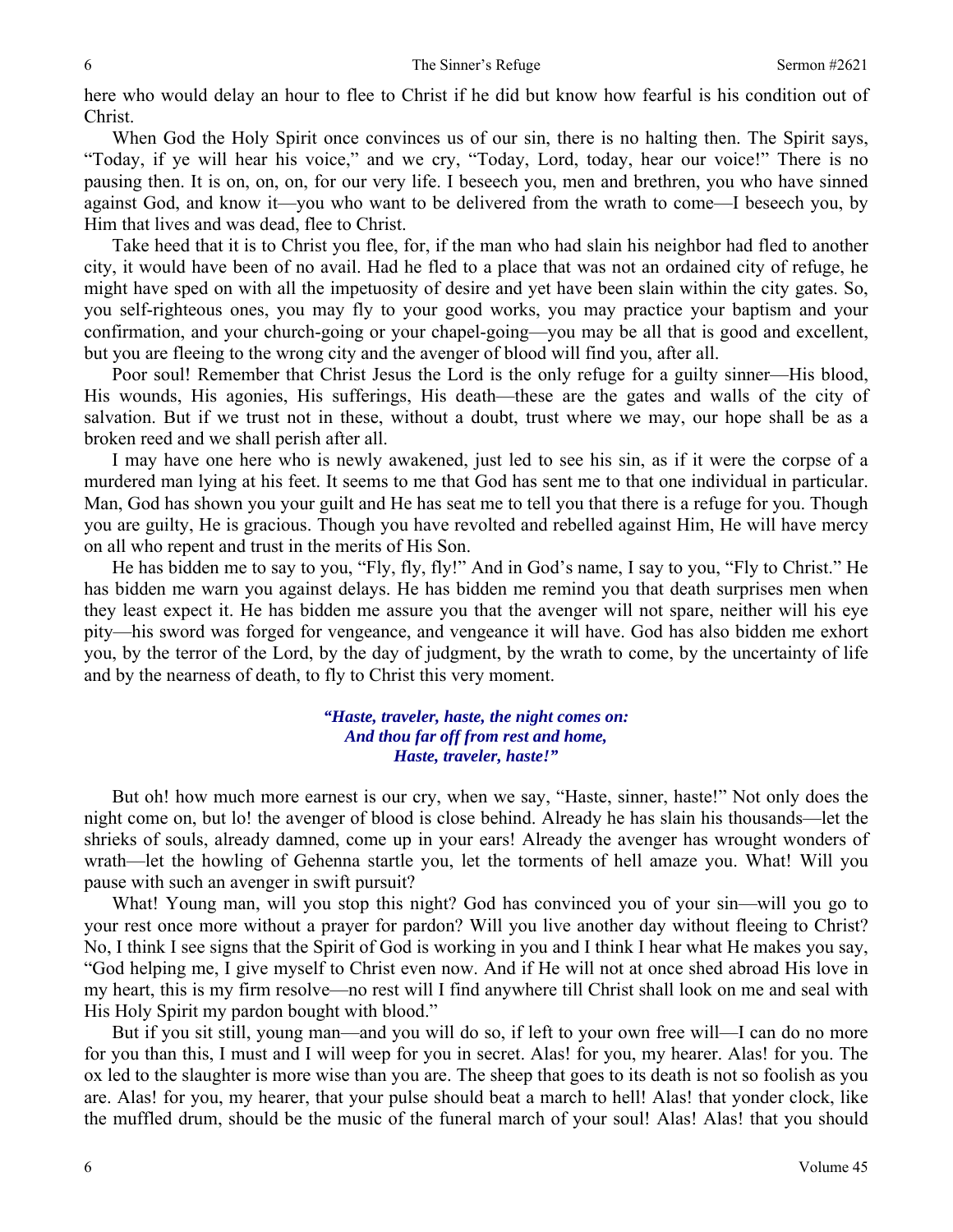fold your arms in pleasure when the knife is at your heart! Alas! Alas! for you, that you should sing and make merriment when the rope is around your neck and the fatal drop is about to be given to you! Alas! for you, that you should go your way and live joyfully and happily, and yet be lost!

 You remind me of the silly moth that dances round the flame, singeing itself for a while and then at last plunging to its death—such are you! Young woman, with your butterfly clothing, you are leaping round the flame that shall destroy you! Young man, light and frothy in your conversation, gay in your life, you are dancing to hell. You are singing your way to damnation and promenading the road to destruction. Alas! Alas! Alas! that you should be spinning your own winding-sheets—that you should every day, by your sins, be building your own gallows—that, by your transgressions, you should be digging your own graves and working hard to pile the firewood for your own eternal burning! Oh, that you were wise, that you understood this, that you would consider your latter end! Oh, that you would flee from the wrath to come!

 O my hearers, think of the wrath to come, the wrath to come! How terrible that wrath is, these lips dare not venture to describe it. At the very thought of it, this heart fills with agony. O my hearers, are there not some of you who will soon be proving what the wrath to come really is? There are some of you who, if you were now to drop dead in your pews, must be damned. Ah! you know it. You know it. You dare not deny it. I see you know it, as you hang down your heads, you seem to say, "It is true. I have no Christ to trust to, no robe of righteousness to wear, no heaven to hope for!"

 My hearer, give me your hand. Never did father plead with son with more impassioned earnestness than I would plead with you. Why do you sit still, when hell is burning almost in your very face? "Why will ye die, O house of Israel?" O God! Must I yearn over these people in vain? Must I continue to preach to them and be "a savor of death unto death" to them and not "a savor of life unto life"? And must I help to make their hell more intolerable? Must it be so? Must the people who now listen to us, like the people of Chorazin and Bethsaida in the days of our Lord, have a more terrible doom than the inhabitants of Sodom and Gomorrah? O you who are left to your own free will, to choose the way to hell—as all men do when left to themselves—let these eyes run down with tears for you, because you will not weep for yourselves!

 It is strange that I should feel more concern for your souls than you do for yourselves. My God knows there is not a stone that I would leave unturned to save each one of you. There is nought that human strength could do, or human study could learn, which I would not seek after if I might but be the instrument of saving you from hell. And yet you act as though it concerned you not, whom it should concern the most. It is my business, but it is far more yours.

 Sirs, if you are lost, remember that it is yourselves who will be lost. And if you perish, bear me witness that I am clear of your blood. If you flee not from the wrath to come, forget not that I have warned you. I could not bear to have the blood upon my head which some, even of those who like sound doctrine, I fear, will have at the last day of account. I tremble for some I know, who preach God's Gospel, in some sense fully, but who never warn sinners. A member of my church said to me lately, "I heard So-and-So preach—a sound-doctrine-man he is called. I listened to him for nine years and I was attending the theater all the time. I could curse, I could swear, I could sin, and I never had a warning from that man's lips during the whole nine years."

 Ah, me! I would not like one of my hearers to say that concerning my preaching. Let this world hiss me. Let me wear the coat that sparkles, and the cap that garnishes a fool. Let earth condemn me and let the fools of the universe spurn me, but I will be free from the blood of my hearers. The only thing I seek in this world is to be faithful to my hearers' souls. If you are damned, it will not be for want of faithful preaching, nor of earnest warning.

 Young men and maidens, old men with grey heads, merchants and tradesmen, servants, fathers, mothers, children—I have warned you this night—you are in danger of hell. And as God lives, before whom I stand, you will soon be there unless you flee from the wrath to come! Remember, none but Jesus can save you. But if God shall enable you to see your danger and give you grace to fly to Christ,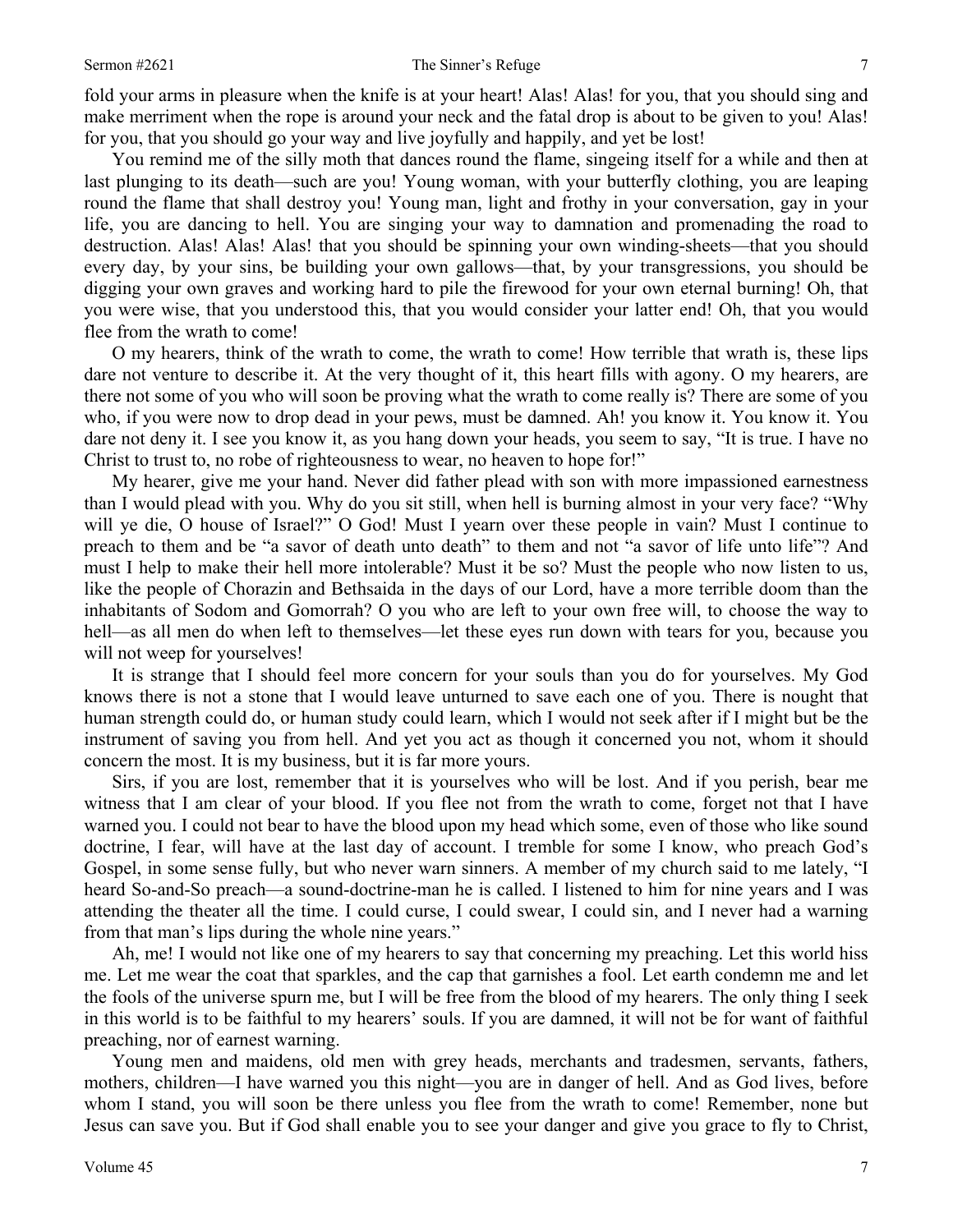He will have mercy upon you and the avenger of blood shall never find you. No, not even when the red lightnings shall be flashing from the hand of God in the day of judgment. That city of refuge shall shelter you forever. And in heaven with Jesus, triumphant, blessed, secure, you shall sing of the blood and righteousness of Christ who delivers penitent sinners from the wrath to come. God bless and save you all! Amen.

## **EXPOSITION BY C. H. SPURGEON**

## *1 CORINTHIANS 10:1-14*

**Verses 1-4.** *Moreover, brethren, I would not that ye should be ignorant, how that all our fathers were under the cloud, and all passed through the sea; and were all baptized unto Moses in the cloud and in the sea; and did all eat the same spiritual meat; and did all drink the same spiritual drink: for they drank of that spiritual Rock that followed them; and that Rock was Christ.* 

 The history of Israel in coming out of Egypt was a very instructive type of the history of the visible church of Christ. They were in slavery in Egypt as all men are in bondage to sin and Satan. They were brought out of Egypt as all the redeemed are delivered by the almighty grace of God. With a high hand and an outstretched arm, the Lord brought Israel out of the house of bondage, and by a very wonderful baptism, "in the cloud and in the sea," they commenced their career as God's separated people.

 Then they all shared in the same spiritual ordinances, "They did all eat the same spiritual meat; and did all drink the same spiritual drink." Yet, for all that, they were not all God's people. They were so nominally and visibly—but they were not all really so. And as there was a mixed multitude that came up out of Egypt, together with the true seed of promise, so is there an alien element in every church at this present day. Among those who have been baptized into Christ, there are still some who, while they eat the spiritual meat and drink the spiritual drink, yet for all that have not been brought into true communion with Christ and do not in reality know the Lord.

**5.** *But with many of them God was not well pleased: for they were overthrown in the wilderness.* There was no evidence of faith in many of them and "without faith it is impossible to please God." Is it not a sad thing that in a people so highly favored as they were, there should have been so large a proportion of those who had not the faith which renders men pleasing unto God? So they did literally come out into the wilderness to die there, and they never entered into the rest of God.

**6.** *Now these things were our examples, to the intent we—*

We professed Christians—we, church members,—

**6.** *Should not lust after evil things, as they also lusted.* 

 They gave way to their carnal appetites. They craved for flesh when God had already given them angels' food. Now, if we act like this, we cannot be pleasing to God.

**7.** *Neither be ye idolaters, as were some of them; as it is written, The people sat down to eat and drink, and rose up to play.* 

 That is, to go through those unclean rites and ceremonies before their idols which are here called, "play." Ah, dear friends, may God keep us from the worship of anything which we can see with our eyes, or hear with our ears! May we never become idolaters! You know we can very easily make idols of our children. We can make idols of our own persons. We can make idols of our talents, of our respectability, and so forth. But oh! it matters not what the idol is—it is no more pleasing to God if it be of silver and gold than if it were of the mud of the river. No—"Neither be ye idolaters, as were some of them."

**8.** *Neither let us commit fornication, as some of them committed, and fell in one day three and twenty thousand.* 

 Fornication in God's people is peculiarly black and filthy. In the ordinary man of the world, it is evil enough, but when a man professes to be a Christian, he must flee from even the very thought of it, and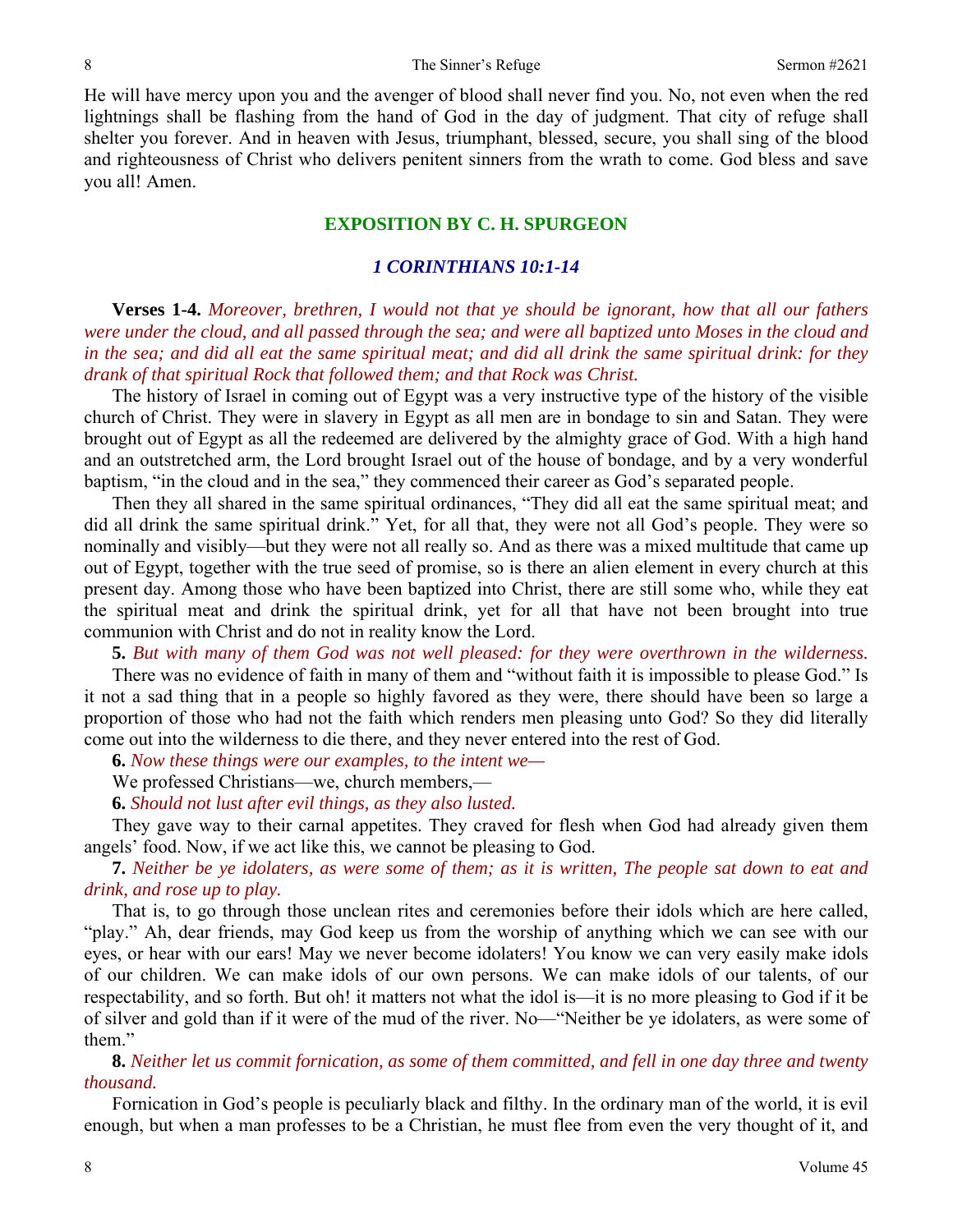keep himself chaste, for his body is a temple of the Holy Ghost. Oh, may none of us ever come anywhere near to this great evil, but in purity of heart may we walk before our God!

## **9.** *Neither let us tempt Christ, as some of them also tempted, and were destroyed of serpents.*

 I cannot stay to mention the many ways in which we can tempt Christ, but we can readily do so still. What a dreadful doom it was to be destroyed by serpents! Yet is it not very wonderful that in connection with this great sin, and its awful punishment, the brazen serpent was lifted high, that whosoever looked at it might live? And now, if any have tempted Christ by presumptuous sin, by their delay, or by their infidelity, let them bless God that they are not yet destroyed of serpents, because Christ has been lifted up even as the serpent of brass was exalted above the camp of Israel. Remember our Lord's words to Nicodemus—"As Moses lifted up the serpent in the wilderness, even so must the Son of man be lifted up: that whosoever believeth in him should not perish, but have eternal life."

**10.** *Neither murmur ye, as some of them also murmured, and were destroyed by the destroyer.* 

 It is a dreadful habit to get into—that of complaining against God. Occasional murmuring is doubtless sinful, but habitual murmuring becomes a very great evil. I am afraid that there are some who cavil at God's providence and cavil at His Word, till they come to be cavilers and nothing else. And what good is a man who can do nothing else but carp, and cavil, and criticize? O beloved, "neither murmur ye, as some of them also murmured, and were destroyed by the destroyer."

**11.** *Now all these things happened to them for ensamples.* 

 They were like a book in which we might read our own history in large characters. We see ourselves foreshadowed in them and we read our happiness or our misery in their behavior.

**11-12.** *And they are written for our admonition, upon whom the ends of the world are come. Wherefore let him that thinketh he standeth take heed lest he fall.* 

 For if he begins to think that he stands, it may be that it is nothing but his own imagination—there may be no real standing about it. And there is no surer sign of the falsity of a man's estimate of himself than the fact that it is a high one. He that thinks himself good has not begun to be good, for the door of the palace of wisdom is humility, and the gate of the temple of virtue is lowliness of mind.

**13-14.** *There hath no temptation taken you but such as is common to man: but God is faithful, who will not suffer you to be tempted above that ye are able; but will with the temptation also make a way to escape, that ye may be able to bear it. Wherefore, my dearly beloved, flee from idolatry.* 

 I would like to see this verse put over the top of every "sacramental" table in every "church" in England—"Wherefore, my dearly beloved, flee from idolatry." If this text were properly understood, every crucifix would be broken to pieces and the altars themselves would be cleared away to make room for what should be there—the table of the Lord—and we should have no more worship of visible things, which is idolatry. O you who are the dearly-beloved of God, flee from it! Keep as far from it as you can.

 I remember reading of a man of God who was the rector of a certain parish, and who had in the church a very ancient and famous painted window of which he was somewhat proud. In the design there was a representation of the Godhead—the Father was there, and oh, how blasphemous!—He was represented as an aged man.

 And one day, this clergyman, who had seen no evil in the window, heard a rustic explaining to a companion that that was the God whom they worshipped. The rector did not deliberate for a moment, but he threw a stone right through that part of the painted window. I suppose that was an offense against the law of man, but certainly it was not against the law of God. He would never have that figure replaced on any account whatever, and I think that he did well.

 "Dearly beloved, flee from idolatry." Put it out of your sight. Do not tamper with it, but hate it with a perfect hatred. In God's eyes, it is one of the most fearful of sins. He has said, "I the LORD thy God am a jealous God," and He will have nothing to come between us and the pure and simple worship of His own invisible self.